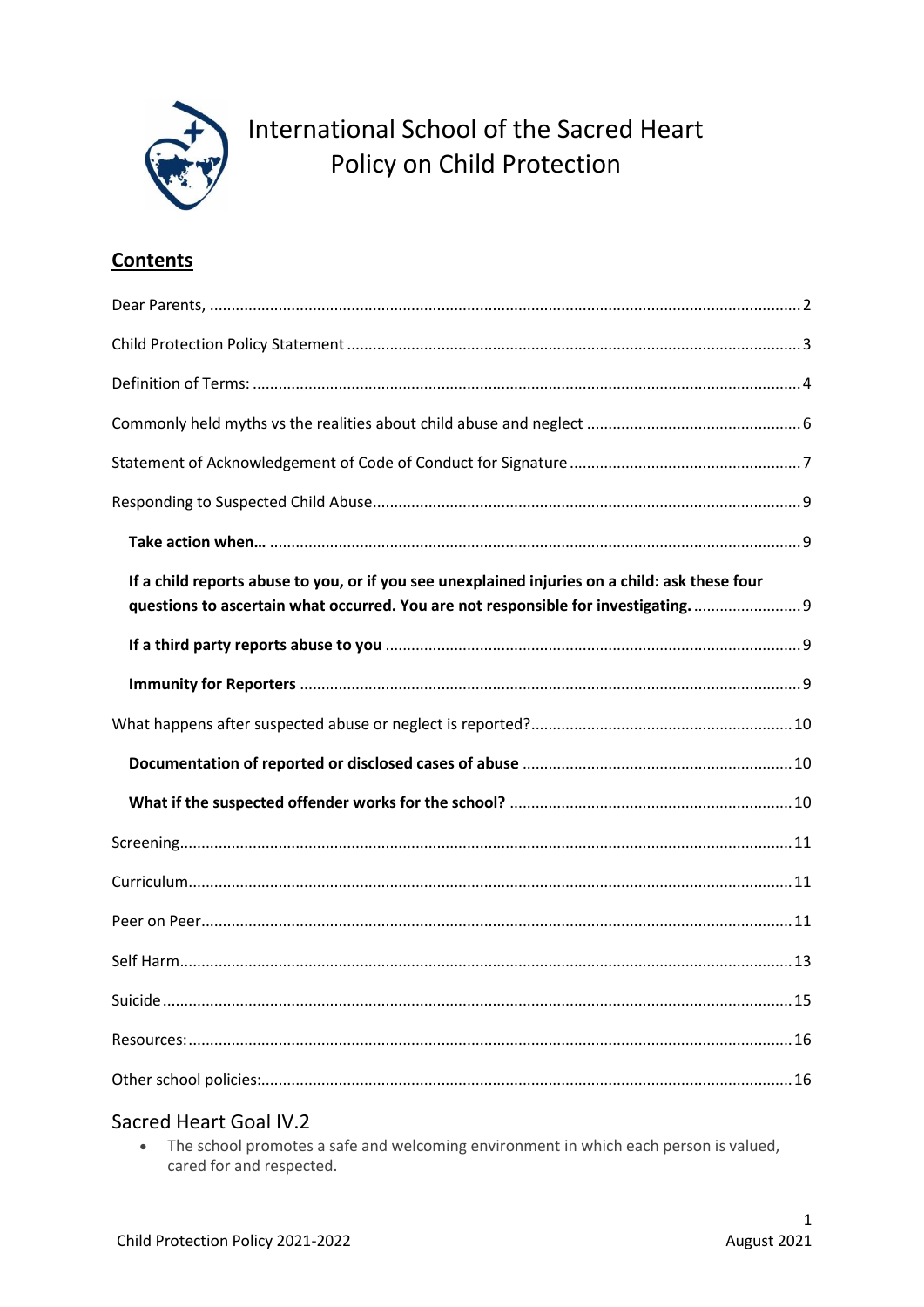#### <span id="page-1-0"></span>Dear Parents,

I am writing to inform you of a matter that is of sincere personal interest to me and one that I am sure is of utmost importance to all of you. Since August 2015 the International School of the Sacred Heart has adopted a Child Protection Policy to guide our faculty, staff and families in matters related to the health, safety and care of children in attendance at our school. In fact, I am required by this policy to send this letter to parents at the beginning of each school year. Thus with this letter not only am I fulfilling my assigned duties; I also have the opportunity to write to you about this important aspect of our school's program.

The International School of the Sacred Heart Child Protection Policy is based on international and local Japanese law and on the United Nations Convention on the Rights of the Child of which Japan is a signatory. These two key articles from the U.N Convention on the Rights of the Child are important and we wish to draw your attention to them:

#### **Article 19 - Protection from abuse and neglect**

The State shall protect the child from all forms of maltreatment by parents or others responsible for the care of the child and establish appropriate social programs for the prevention of abuse and the treatment of victims.

#### **Article 34 - Sexual exploitation**

The State shall protect children from sexual exploitation and abuse, including prostitution and involvement in pornography.

By enrolling your child at the International School of the Sacred Heart, you agree to work in partnership with the school and abide by the policies adopted by the school. We genuinely value our partnership with you in providing for the safety and care of your children. It is for this reason that the International School of the Sacred Heart has endorsed a Child Protection Policy that defines the standards by which all our students should be treated with respect and dignity at all times.

As part of our overall educational programs and specific to our shared responsibility to educate children and to ensure a safe environment in which all children can learn and grow, the International School of the Sacred Heart will:

- 1. Provide age appropriate lessons for all grade levels to help students understand personal safety, needs and rights.
- 2. Provide parent materials and information sessions to help you better understand our programs and policy.
- 3. Annually train faculty and staff to recognize and report issues of abuse and neglect.

Working together at home and at school, we will ensure that our children are safe and are knowledgeable about their rights and responsibilities to themselves and to each other so they can grow and learn free of fear in a safe and supportive environment.

I thank you for your support of our efforts and invite you to contact the school counselor or principal regarding any specific questions you may have in this regard.

Sincerely,

Yvonne Hayes Headmistress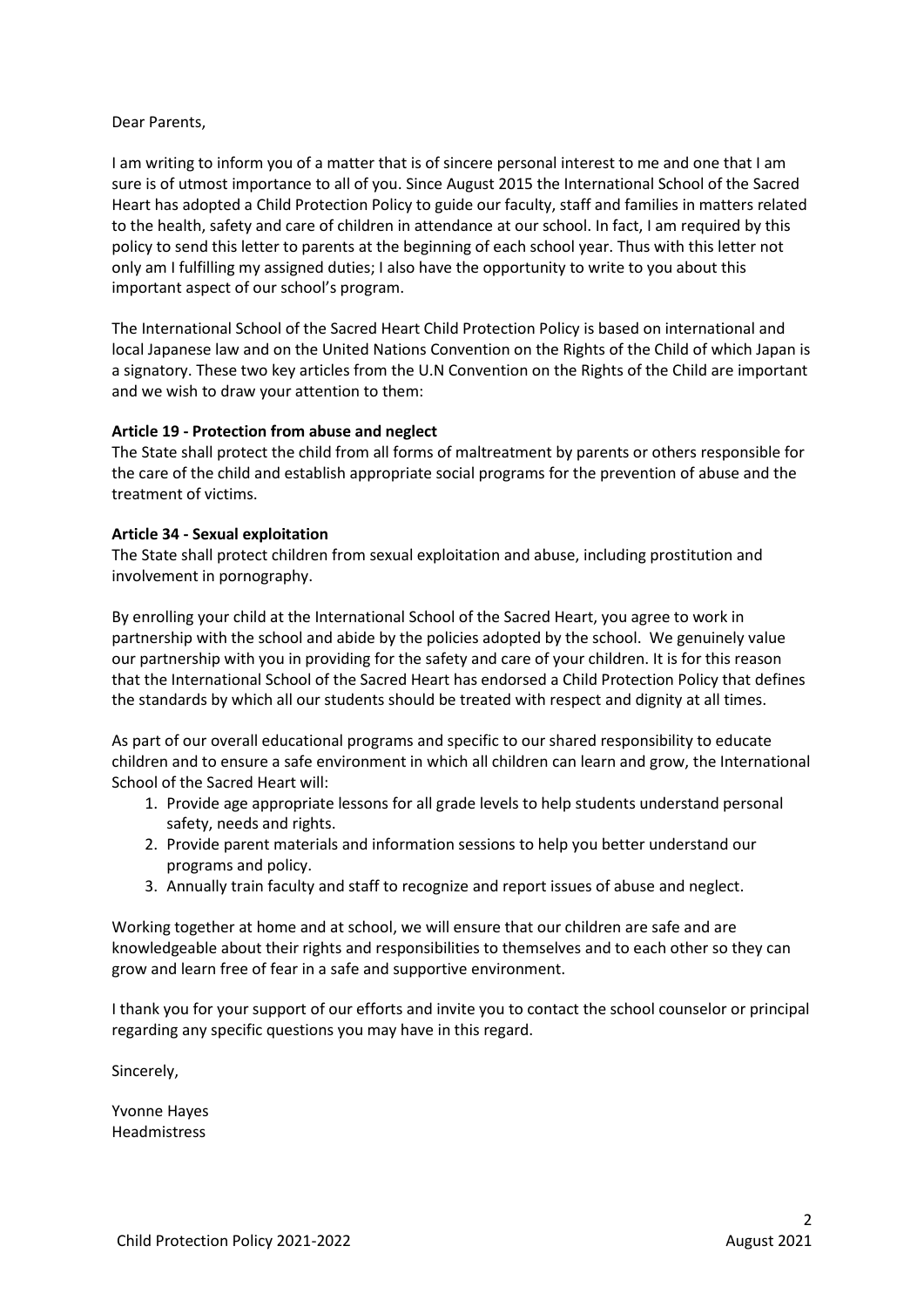# Child Protection Policy Statement

- <span id="page-2-0"></span>Child abuse and neglect are concerns throughout the world. Child abuse and neglect are violations of a child's human rights and are obstacles to the child's education as well as to their physical, emotional, and spiritual development. The International School of the Sacred Heart endorses the UN Convention on the Rights of the Child, of which our host country, Japan, is a signatory.
- The International School of the Sacred Heart promotes a safe and welcoming environment in which each person is valued, cared for and respected. Schools fill a special institutional role in society as protectors of children. Schools need to ensure that all children in their care are afforded a safe and secure environment in which to grow and develop, both at school and away. Educators, having the opportunity to observe and interact with children over time, are in a unique position to identify children who are in need of help and protection. As such, educators have a professional and ethical obligation to identify children who are in need of help and protection, and to take steps to ensure that the child and family avail themselves of the services needed to remedy any situation that constitutes child abuse or neglect.
- All faculty and staff employed at the International School of the Sacred Heart must report suspected incidents of child abuse or neglect whenever the faculty or staff member has reasonable cause to believe that a child has suffered, or is at significant risk of suffering abuse or neglect. Reporting and follow up of all suspected incidents of child abuse or neglect will proceed in accordance with administrative regulations respective to this policy. Furthermore, cases of suspected child abuse or neglect may be reported to the appropriate employer, to the respective consulate/embassy in Japan, to the appropriate child protection agency in the home country, and/or to local authorities. The report could also be passed on to the next school.
- The International School of the Sacred Heart seeks to be a safe haven for students who may be experiencing abuse or neglect in any aspect of their lives. As such, the school will distribute this policy annually to all parents and applicants, will communicate this policy annually to students, will provide training for all faculty and staff, will make every effort to implement hiring practices to ensure the safety of children, and will review the policy annually for compliance and effectiveness. In the case of a faculty or staff member reported as an alleged offender, the International School of the Sacred Heart will conduct a full investigation following a carefully designed course of due process, keeping the safety of the child at the highest priority.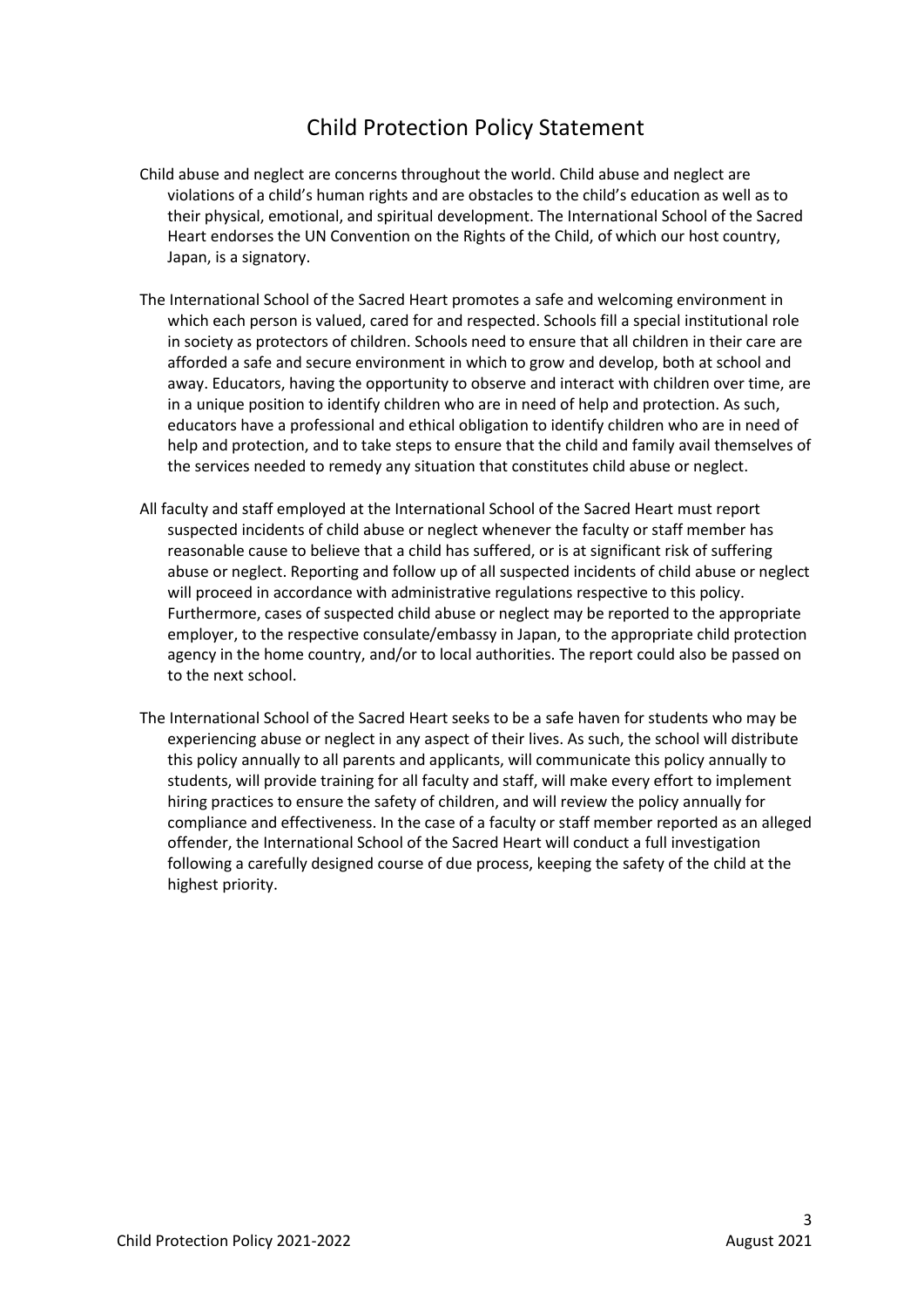# <span id="page-3-0"></span>Definition of Terms:

**Child Abuse** - According to the World Health Organization, child abuse constitutes "all forms of physical and/or emotional ill-treatment, sexual abuse, neglect or negligent treatment or commercial or other exploitation, resulting in actual or potential harm to the child's health, survival, development or dignity in the context of a relationship of responsibility, trust or power." A person may abuse a child by inflicting harm, or by failing to act to prevent harm.

**Physical abuse** may involve hitting, punching, shaking, throwing, poisoning, biting, burning or scalding, drowning, suffocating or otherwise causing intentional physical harm to a child.

#### Possible signs of physical abuse

- •Bruises, burns, sprains, dislocations, bites, cuts
- •Improbable excuses given to explain injuries
- •Injuries which have not received medical attention
- •Injuries that occur to the body in places that are not normally exposed to falls, rough games, etc.
- •Repeated urinary infections or unexplained stomach pains
- •Refusal to discuss injuries
- •Withdrawal from physical contact
- •Arms and legs kept covered in hot weather
- •Fear of returning home or of parents being contacted
- •Showing wariness or distrust of adults
- •Self-destructive tendencies
- •Being aggressive towards others
- •Being very passive and compliant
- •Chronic running away
- **Emotional abuse** is the persistent emotional ill treatment of a child so as to cause severe and adverse effects on a child's emotional development. It may involve: conveying to children that they are worthless or unloved; that they are inadequate or valued only insofar as they meet the needs of another person; age or developmentally inappropriate expectations or corruption of children. Some level of emotional abuse is involved in all types of ill-treatment of a child, though it may also occur alone.

#### Possible signs of emotional abuse

•Physical, mental and emotional development is delayed

- •Highly anxious
- •Showing delayed speech or sudden speech disorder
- •Fear of new situations
- •Low self-esteem
- •Inappropriate emotional responses to painful situations
- •Extremes of passivity or aggression
- •Drug or alcohol abuse
- •Chronic running away
- •Compulsive stealing
- •Obsessions or phobias
- •Sudden under-achievement or lack of concentration
- •Attention-seeking behavior
- •Persistent tiredness
- •Lying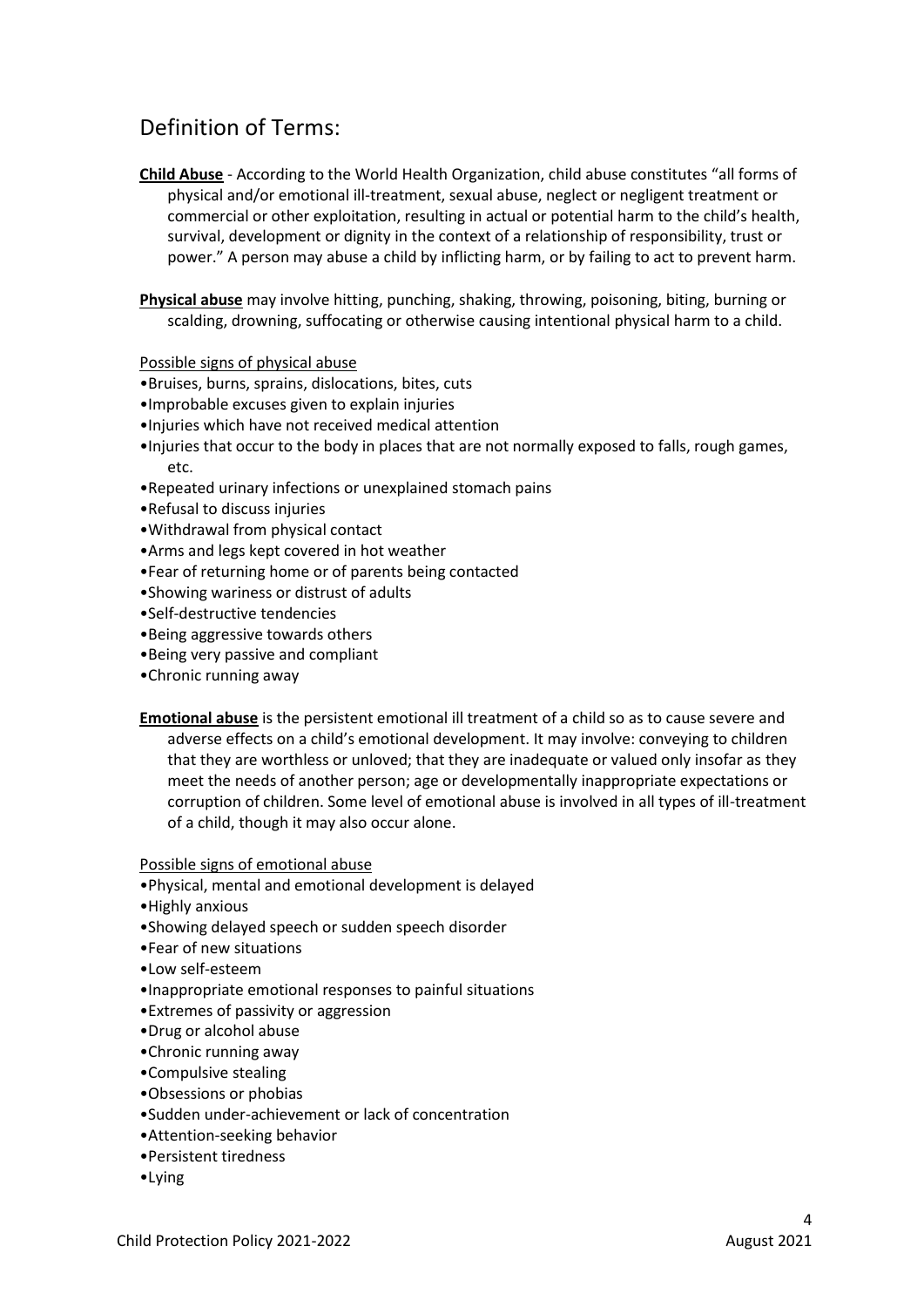**Sexual abuse** involves forcing or enticing a child to take part in sexual activities, whether or not the child is aware of what is happening. The activities may involve physical contact, including penetrative (i.e. rape) or non-penetrative acts. They may include non-contact activities, such as involving children in the production or viewing of pornographic material or encouraging children to behave in sexually inappropriate ways. Children involved in commercial sex work are victims of sexual abuse, whether they perceive themselves as victims or not.

#### Possible signs of sexual abuse

- •Pain or irritation to the genital area
- •Vaginal or penile discharge
- •Difficulty with urination
- •Infection, bleeding
- •STDs
- •Fear of people or places
- •Aggression
- •Regressive behaviors, bed wetting or stranger anxiety
- •Excessive masturbation
- •Sexually provocative
- •Stomach pains or discomfort walking or sitting
- •Being unusually quiet and withdrawn or unusually aggressive
- •Suffering from what seem physical ailments that can't be explained medically
- •Showing fear or distrust of a particular adult
- •Mentioning receiving special attention from an adult or
- a new "secret" friendship with an adult or

young person

- •Refusal to continue with school or usual social activities
- •Age inappropriate sexualized behavior or language

**Neglect** is the persistent failure to meet a child's basic physical or physiological needs,likely to result in serious impairment of the child's health or development.

Some possible indicators of neglect

- Medical needs unattended
- Lack of supervision
- Consistent hunger
- Inappropriate dress
- Inadequate nutrition
- Fatigue or listlessness
- Self-destructive behaviour
- Extreme loneliness
- Extreme need for affection
- Failure to grow
- Poor personal hygiene
- Frequent lateness or non-attendance at school
- Low self-esteem
- Poor social relationships
- Compulsive stealing
- Drug or alcohol abuse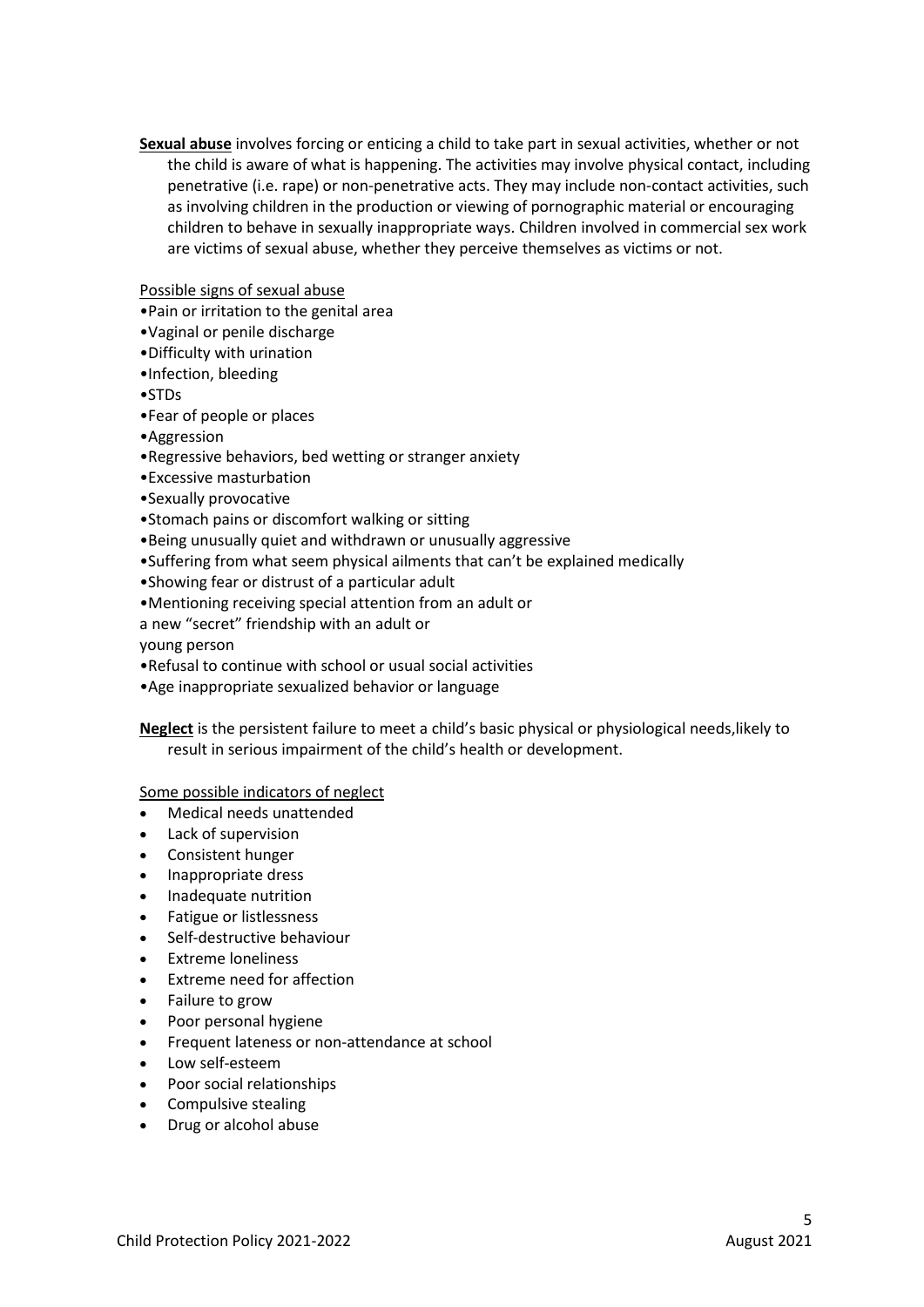# <span id="page-5-0"></span>Commonly held myths vs the realities about child abuse and neglect

- Myth: Child abuse is carried out by strangers. Fact: Research indicates that 90% of abuse is committed by individuals known to the child. International school communities tend to have families that move often and are separated from their extended families in their home-ofrecord. When abuse is within the family, the transient lifestyle then increases the risk to international school students who tend not to have access to outside resources, and therefore cannot get help.
- Myth: Learning about child protection is harmful to your children. Fact: Research indicates that developmentally appropriate education makes children more confident and able to react to dangerous situations. Teaching using a specific population context increases protective behavior.
- Myth: Abuse education is sex education. Fact: Research-based programs prepare students to develop the skills and attitudes to keep themselves safe from perpetrators, and behaviors that include bullying, harassment and other forms of exploitation.
- Myth: Abuse is a matter of culture; physical or sexual abuse falls within the norms of some cultures and is acceptable. Fact: The reality is that there no excuse for child abuse! No culture supports harming children.
- Myth: Child abuse is a result of poverty and happens in low socioeconomic circumstances. Fact: Research indicates that child abuse occurs in all racial, ethnic, socioeconomic, and cultural sectors of society. A common characteristic of an abusive family is isolation, such as that commonly found in our international school families who move often or are separated from their extended families at home.
- Myth: International Schools do not have to report abuse to local authorities. Fact: International schools are bound by the laws of the host country and as such international schools must be knowledgeable and compliant with the child protection laws in their locale. Furthermore, international schools are legally and ethically liable for any violation of existing laws related to reporting of cases of abuse or neglect.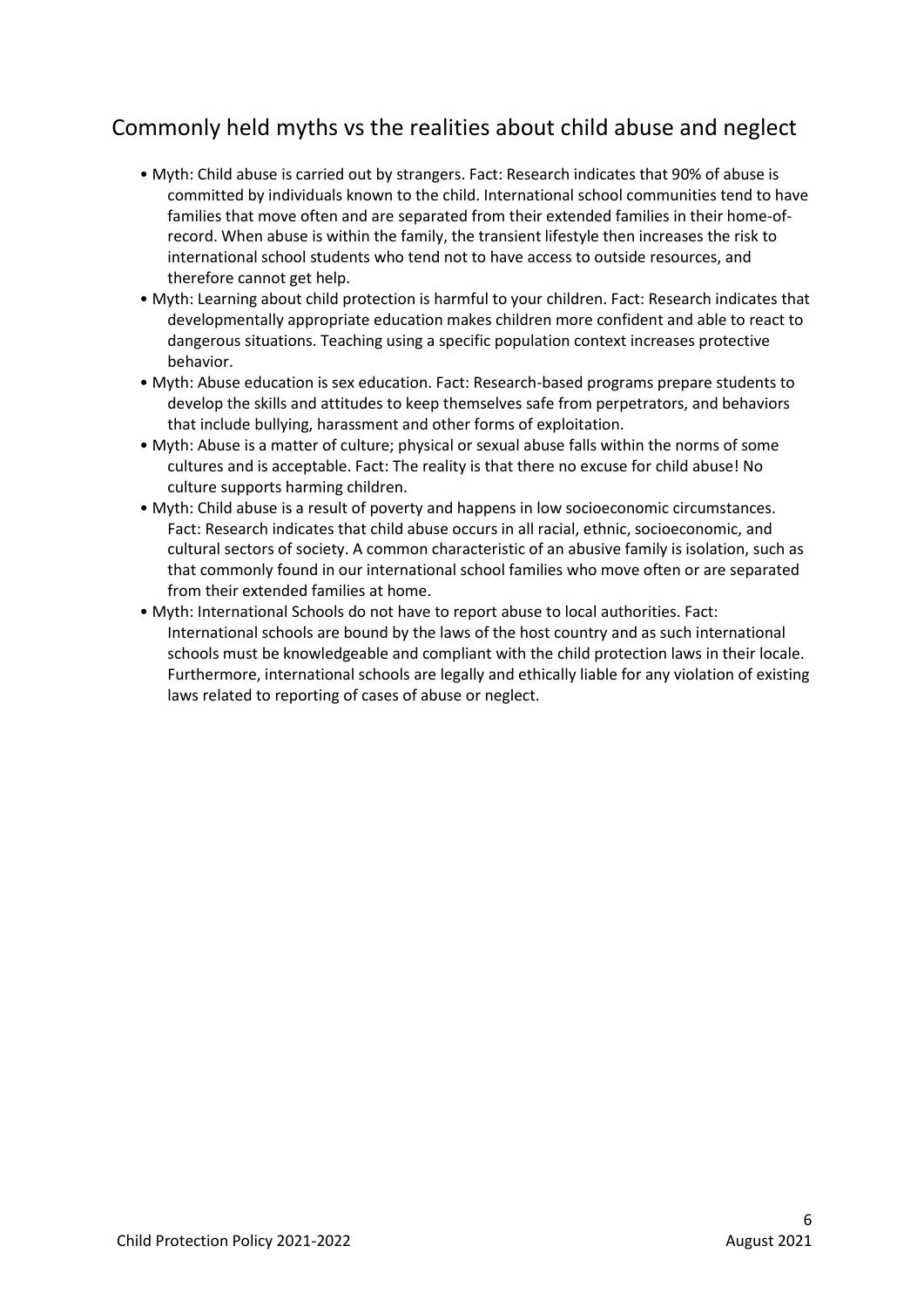# <span id="page-6-0"></span>Statement of Acknowledgement of Code of Conduct for Signature

I promise to strictly follow the rules and guidelines in this Code of Conduct as a condition of my providing services to the students participating in the International School of the Sacred Heart programs.

### **I will:**

- Treat everyone with respect, patience, integrity, courtesy, dignity, and consideration.
- Use positive reinforcement rather than criticism, inappropriate competition, or comparison when working with students.
- Maintain appropriate physical boundaries at all times and touch students when necessary – only in ways that are appropriate, public, and non-sexual.
- Comply with the International School of the Sacred Heart Child Protection Policy to report suspected child abuse to the relevant Division Principal.
- Cooperate fully in any investigation of abuse of students.
- Only consume alcohol in moderation at school events such as Family Festival, Bingo etc.
- Notify a parent or colleague if it becomes necessary to be alone with a student on an activity such as excursions.
- Ensure the glass window on the classroom/office/lab door is unobstructed.
- Notify the facilities coordinator of any before or after school scheduled tutoring on campus.
- Report to the relevant division principal should a student make inappropriate advances.
- Inform the Division Principal if a guest is invited to work with students as part of the curricular or extra-curricular program.
- Inform the Division Principal if a teacher organizes for students to meet with them on weekends or holidays.

### **I will not**:

- Touch or speak to a student in a sexual or other inappropriate manner.
- Reveal personal information about my own sex life.
- Inflict any physical or emotional abuse of students such as striking, spanking, shaking, slapping, humiliation, ridiculing, threatening, or degrading.
- Accompany a student off campus alone without parental consent.
- Accept gifts from or give gifts to students without the knowledge of their parents or guardians.
- Engage in private communications with students via text messaging, email, Facebook, Twitter or similar forms of electronic or social media, except for activities strictly involving school business.
- Use profanity or other language that is contextually inappropriate, culturally insensitive or offensive in reference to race, religion, ethnicity, sexual orientation and cognitive or physical abilities.
- Use the designated students' bathrooms while students are in the school.
- Smoke or use tobacco products around students.
- Download or watch pornography on school equipment or on the school premises.
- Possess, or be under the influence of illegal drugs at any time while in Japan.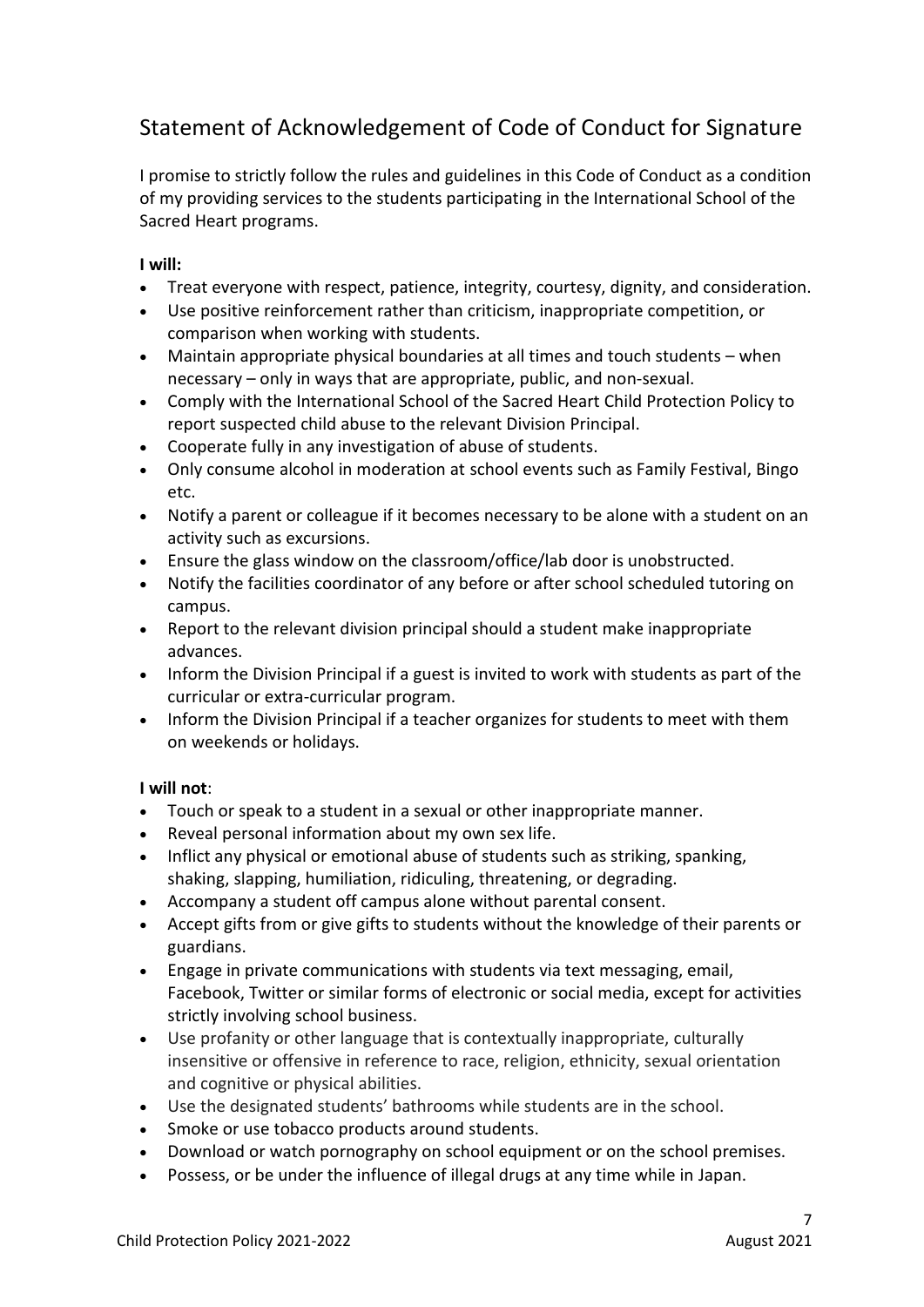- Take photographs of students in swimsuits.
- Store photographs of students on a personal device.

I understand that as a person working with and/or providing services to students under the auspices of the International School of the Sacred Heart, I am subject to a background check. My signature confirms that I have read this Code of Conduct and that as a person working with children and youth I agree to follow these standards. I understand that any action inconsistent with this Code of Conduct or failure to take action mandated by this Code of Conduct may result in disciplinary action up to and including removal from the International School of the Sacred Heart.

| Name: | Signature: |
|-------|------------|
|       |            |

Date:

- *By following the points above, you are also helping to protect yourself from allegations of improper behavior. It is always the adult's responsibility to set and respect boundaries. If a student attempts to involve an adult in inappropriate behavior, the adult must reject the overture and report it to the relevant Principal.*
- **This Code of Conduct also applies to all after school activity providers, and outside service providers including but not limited to EFL Summer School teachers and assistants, Secom guards, Cezars Kitchen, IVYCS cleaning company and Shuwa company. The Facilities Coordinator is responsible for collecting the signed agreement. The International School of the Sacred Heart keeps the original document on file and a copy is given to the activity provider.**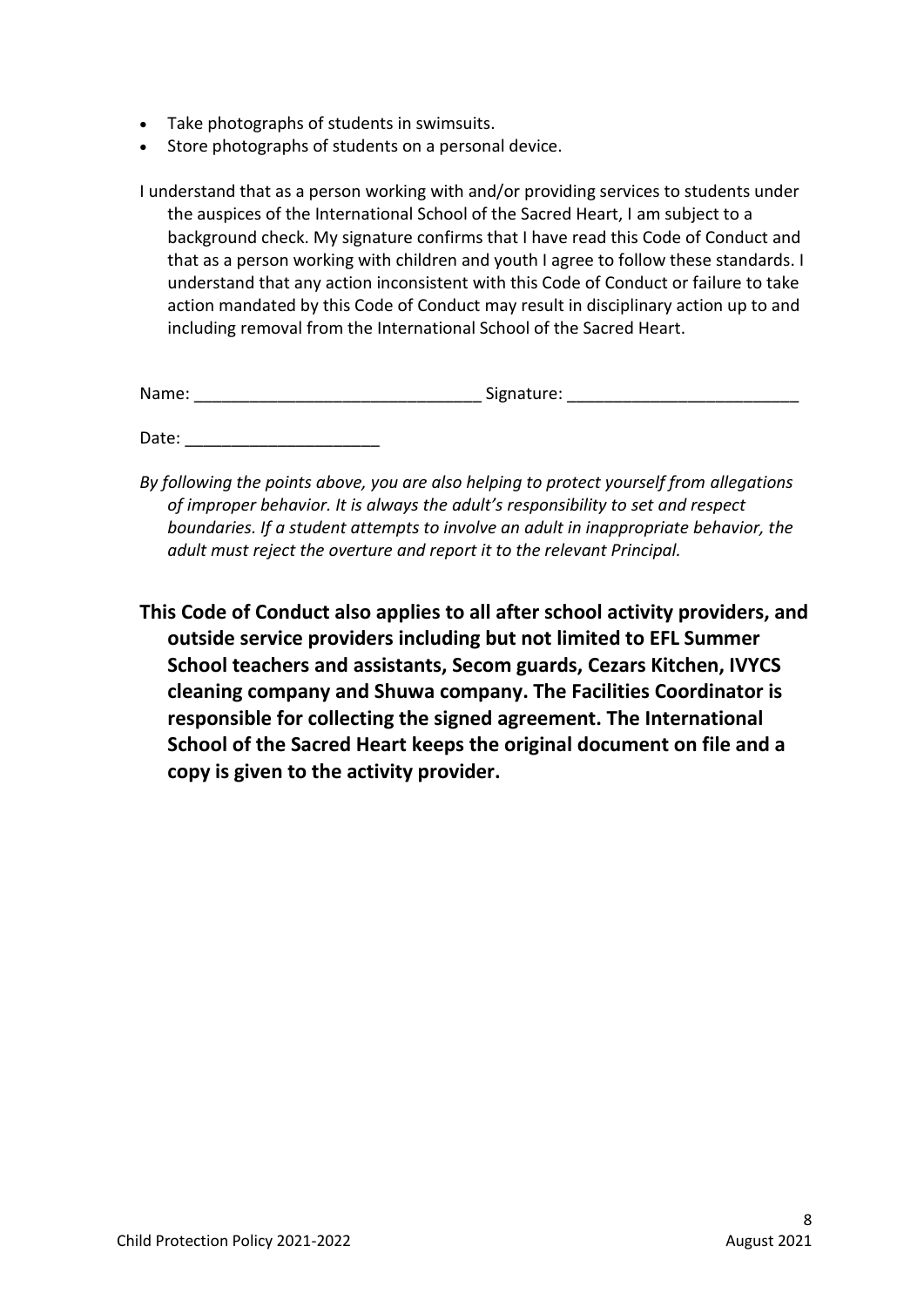# <span id="page-8-0"></span>Responding to Suspected Child Abuse

### <span id="page-8-1"></span>**Take action when…**

- A child discloses to you information indicating abuse or neglect.
- A child has non-accidental injuries or an explanation that is inconsistent with the injuries that lead you to suspect abuse.
- A third person discloses information that gives you reason to believe abuse or neglect has occurred.

### <span id="page-8-2"></span>**If a child reports abuse to you, or if you see unexplained injuries on a child: ask these four questions to ascertain what occurred. You are not responsible for investigating.**

- What happened?
- Who did this to you?
- Where were you when this happened?
- When did this happen?

Where there is cause to suspect child abuse or neglect, it is the responsibility of the staff member to report their suspicions to the division principal in all cases. The relevant division principal is the Child Protection Officer in all cases. It is the responsibility of the principal to inform the head of school of the suspected case of child abuse or neglect.

**All school personnel** are mandated to report incidences and suspicions of abuse and neglect to the principal. All reports of abuse and neglect must be made to the principal immediately or as soon as possible. The head of school will work with the personal counsellor and the principal concerned to plan the next steps.

#### <span id="page-8-3"></span>**If a third party reports abuse to you**

- If the third party is an adult, it is their obligation to report the suspicion to the authorities.
- If the third party is another child, refer them to the principal or personal counsellor.

#### <span id="page-8-4"></span>**Immunity for Reporters**

- Obligation to report child abuse overrides non-disclosure agreement.
- In Japan, any person who reports in good faith is immune from any civil or criminal liability for reporting.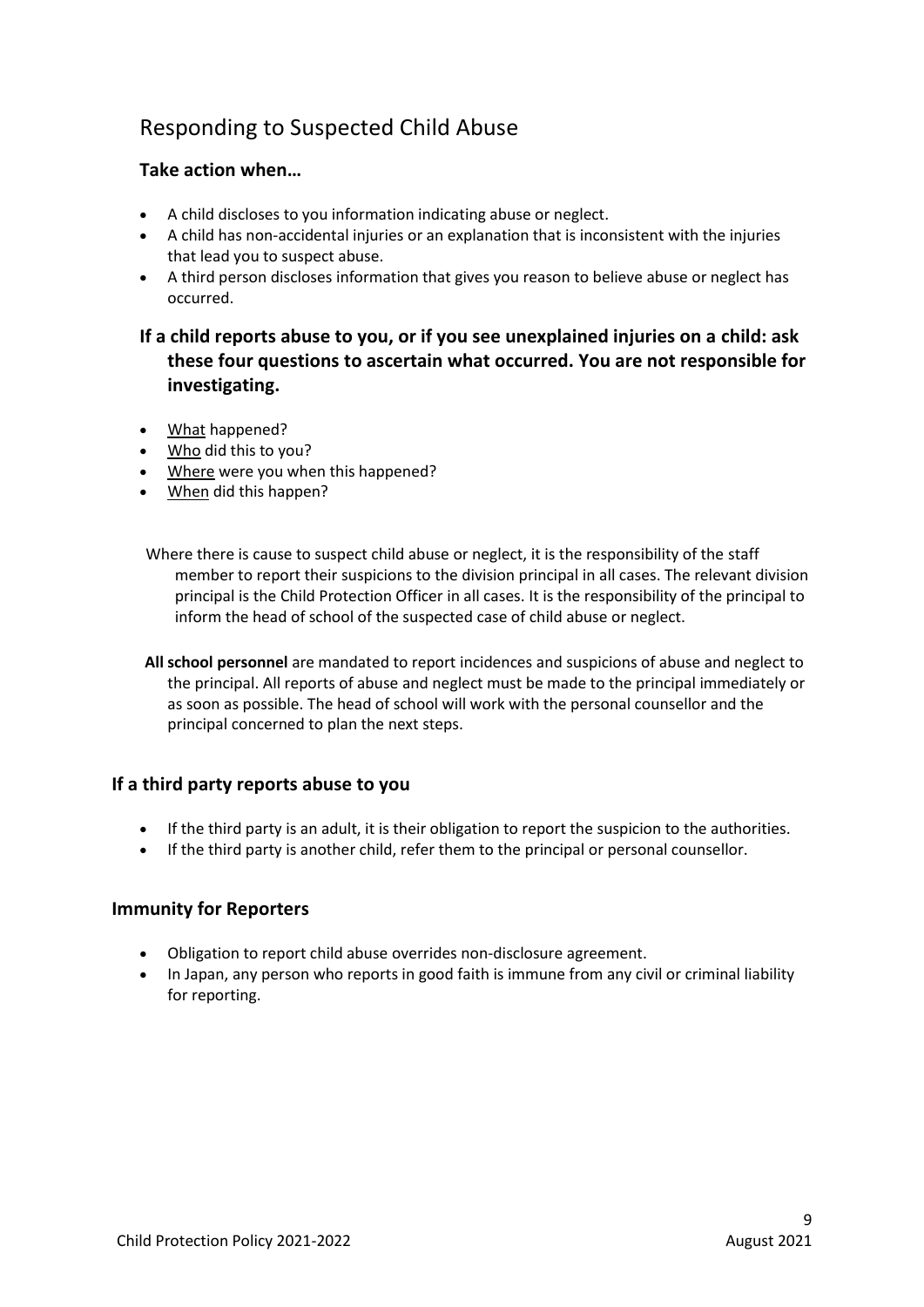## <span id="page-9-0"></span>What happens after suspected abuse or neglect is reported?

The principal or personal counsellor activates the response team. This may consist of:

- The principal
- Student Health Officer
- Personal counsellor
- Teacher to whom the initial report was made
- Homeroom teacher

The response team will gather further information and decide on the best course of action. This could include:

- Providing support for child and family within the school
- Family meeting
- Outside referral for support and/or counselling
- Reporting to outside authorities
- Contacting Consulate/Embassy
- Contacting employer

In the case of a report of historic abuse at ISSH the school will take the report seriously and conduct a thorough and prompt investigation.

#### <span id="page-9-1"></span>**Documentation of reported or disclosed cases of abuse**

All suspected or reported cases of abuse or neglect will be documented by the school and confidentially stored. Information may be shared within the professional community as necessary.

Child protection follows the child, especially when the problem is within the family; thus we are morally obligated to do as much as we can to help the next community protect the child/youth. This may include making contact with the next school.

#### <span id="page-9-2"></span>**What if the suspected offender works for the school?**

When a child discloses about inappropriate behaviors of school personnel, the school will respond no differently than if the alleged offender is a family member. All allegations will be taken seriously and investigated. Depending on the severity of the allegation, the incident may be dealt with internally or referred to outside authorities. The safety of our students is paramount in this situation.

The following actions will be taken in the event of an allegation:

- The school will investigate the incident immediately.
- The school will inform the child's parents immediately.
- Depending on severity of the allegation, the teacher or employee may be placed on leave while further investigations are taking place.

If the allegation is found to be false, the school will offer support and counselling to the accused. If found to be true, the matter will be dealt with by the authorities.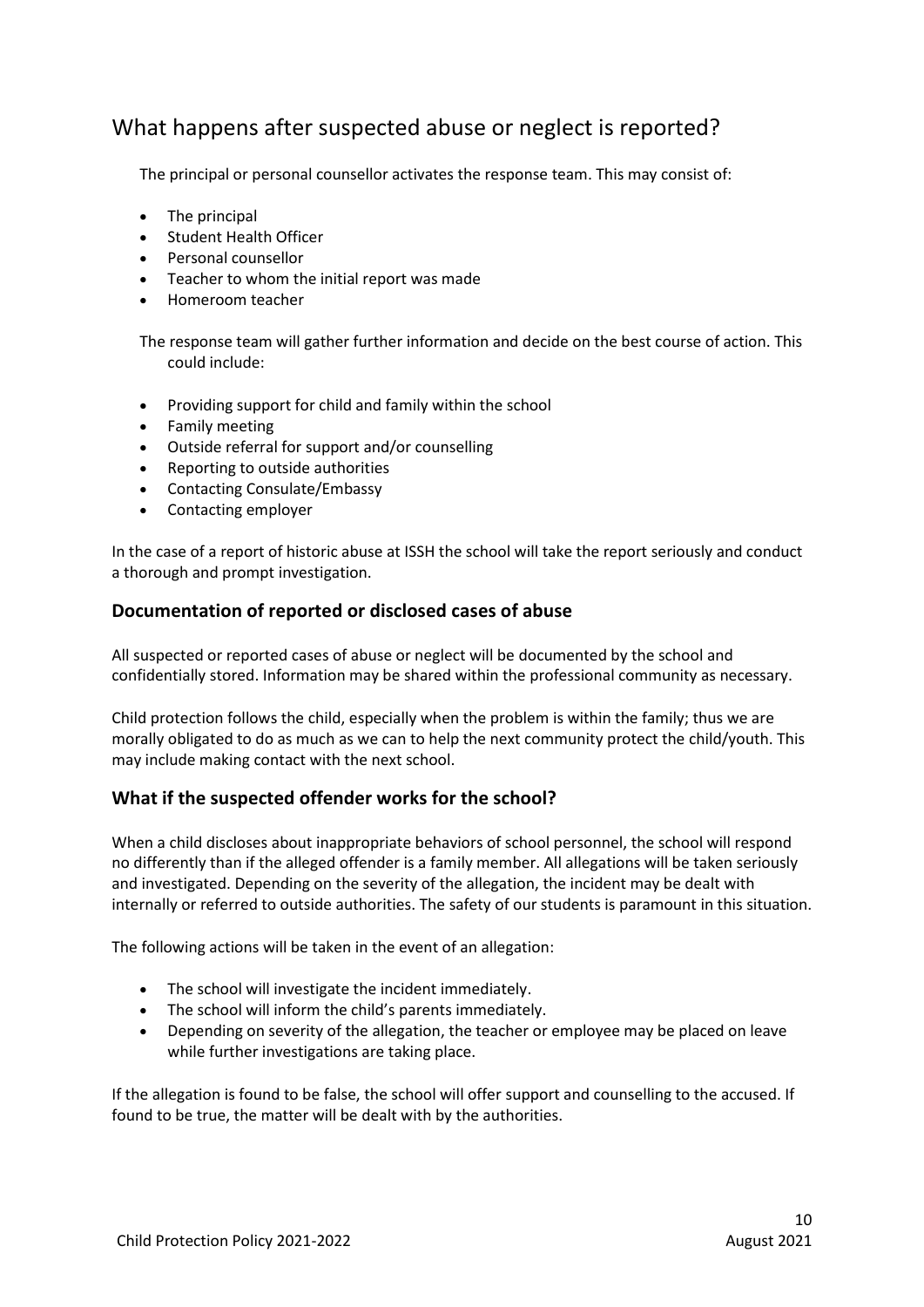# <span id="page-10-0"></span>Screening

The first and most effective means of preventing child abuse is screening out potential abusers before they come to the school. It is a reasonable expectation that all young people who come on to our campus will be afforded the same protection that we provide to our students.

All ISSH personnel, staff, teachers and coaches whose potential employment involves direct contact with, and/or the potential for unmonitored access to children are given thorough reference and background checks, including review of criminal and sexual offender records. It is a requirement that outside service providers (including security guards, catering and cleaning companies and other activity providers) will sign an agreement as part of their contract with the school, confirming that they will inform their employees of our policies and ensure compliance.

ISSH reserves the right to conduct background screening of employees at any time after employment has begun – and will do so periodically. Any misrepresentations, falsifications, or material omissions in the information provided, whenever discovered, may result in termination of employment with the organization.

# <span id="page-10-1"></span>Curriculum

The International School of the Sacred Heart will provide a K-12, developmentally appropriate personal safety programme as part of the curriculum. Personal education and K-6 homeroom teachers will be trained to deliver this programme and all parents and school personnel will be informed of the content.

## Peer on Peer Abuse: Use Your Power for Good

Our Beliefs:

- Peer on Peer Abuse is a form of bullying. (See Positive Peer Relations policy)
- The school actively seeks to raise awareness of and prevent all forms of peer on peer abuse
- Girls not only want to help rather than hurt each other, they can do so with guidance from concerned adults.
- $\bullet$  Relational aggression cannot be taught in a lecture: each student has to feel it, reflect on it, participate in activities, read true stories, case studies
- Making girls feeling personally responsible is the most important thing we can teach
- To be unkind is learnt behaviour that we can unlearn
- It is cool to be strong and defend others
- Behavior takes place on a spectrum: Understanding where a child 's behaviour falls on a spectrum is essential to being able to respond appropriately to it

Definition of relational aggression:

Relational aggression is defined as a type of aggression that is "intended to harm others through deliberate manipulation of their social standing and relationships". Behavior directed towards harming or destroying another's friendships, isolating others from a peer group and social ostracizing or rejection. Examples are spreading rumors, gossiping (privately and publicly), overt and/or subtle exclusive behaviors, intentionally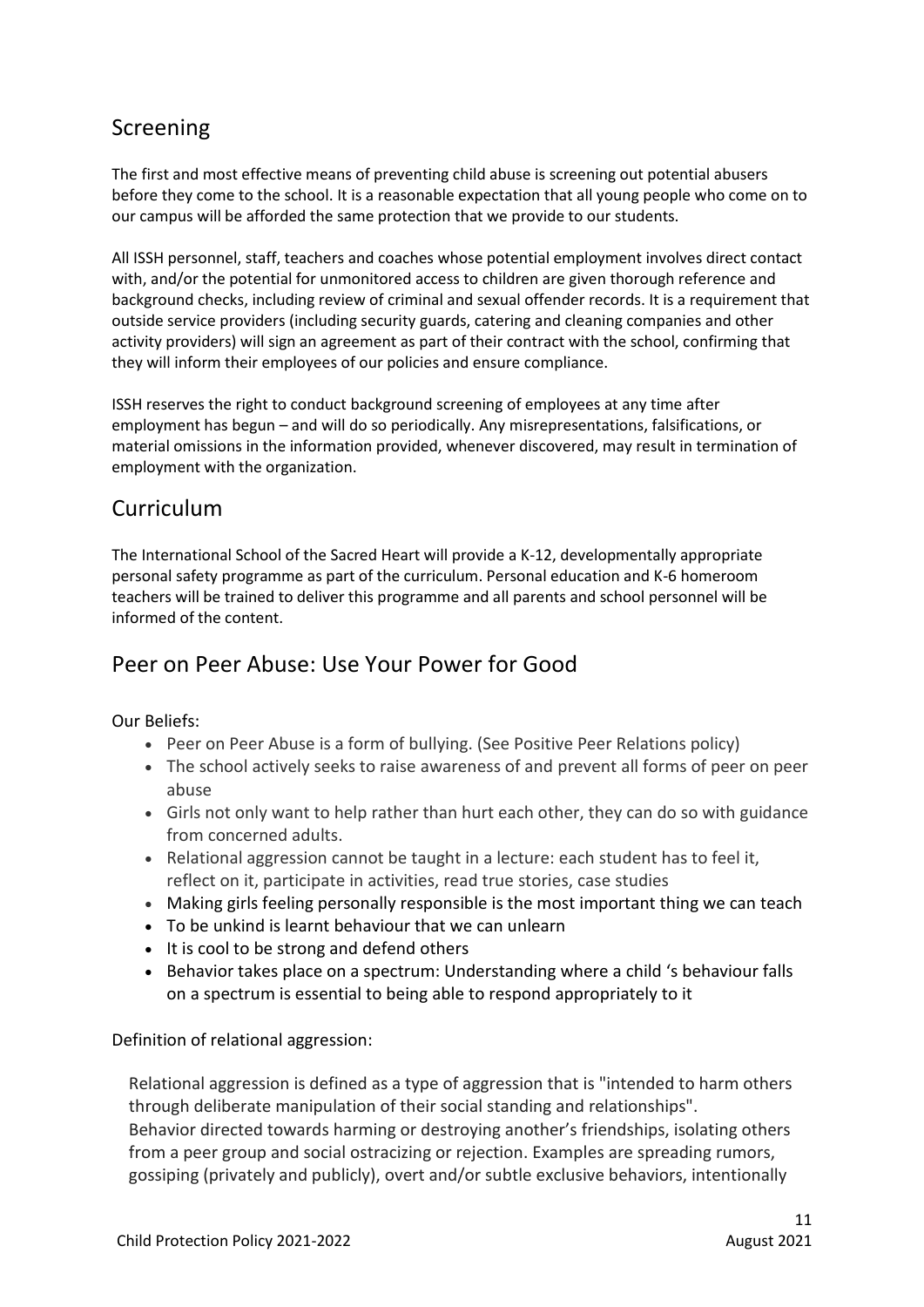cruel body language and/or facial gestures, teasing (particularly about one's physical appearance).

Examples of relational aggression:

- Spreading rumours
- Gossiping (privately and publicly)
- Overt and/or subtle exclusive behaviours
- Intentionally cruel language and/or facial gestures
- Teasing (particularly about one's physical appearance)
- Hurtful commenting on social media
- Sharing of potentially embarrassing pictures online without the permission of the subject of the picture (Emphasis should not be on the person who took the picture of herself (often a victim) but on the wrongdoing of the person who shared the photo.)

How do we safeguard our students:

- Learn vocabulary: relational aggression, backstabbing, manipulation, gossip, exclusion
- Teach about hurtful behaviour and what leads to it: recognise that aggression is caused by fear and anger - what are healthy ways of channeling these feelings?
- Teach conflict resolution skills
- Teach about behavior online
- Girl Wars 12 strategies

-Adopt a "help, don't hurt" strategy

-Provide positive role models

- -Teach communication skills online and off
- -Stress assertiveness, not aggressiveness
- -Learn conflict resolution skills
- -Identify alternatives to bullying behavior

-Teach empathy

- Teach about sexual abuse
- Train students Active Bystander intervention
- Teach students to be upstanders, distractors, supporters

How to identify a student who is being abused by her peers:

(Note that abuse affects children very differently. Rather than checking behavior against a list, be alert to changes that might cause concern.)

- Disengagement from classes or struggling to carry out school related tasks to the standard ordinarily expected
- Failure to attend school
- Physical injuries
- Experiencing difficulties with mental health and/or emotional wellbeing
- Becoming withdrawn and or shy, experiencing headaches, stomach aches, anxiety or panic attacks, nightmares or difficulty/too much sleep
- Changes in appearance and/or starting to act in a non age-appropriate way
- Abusive behavior towards others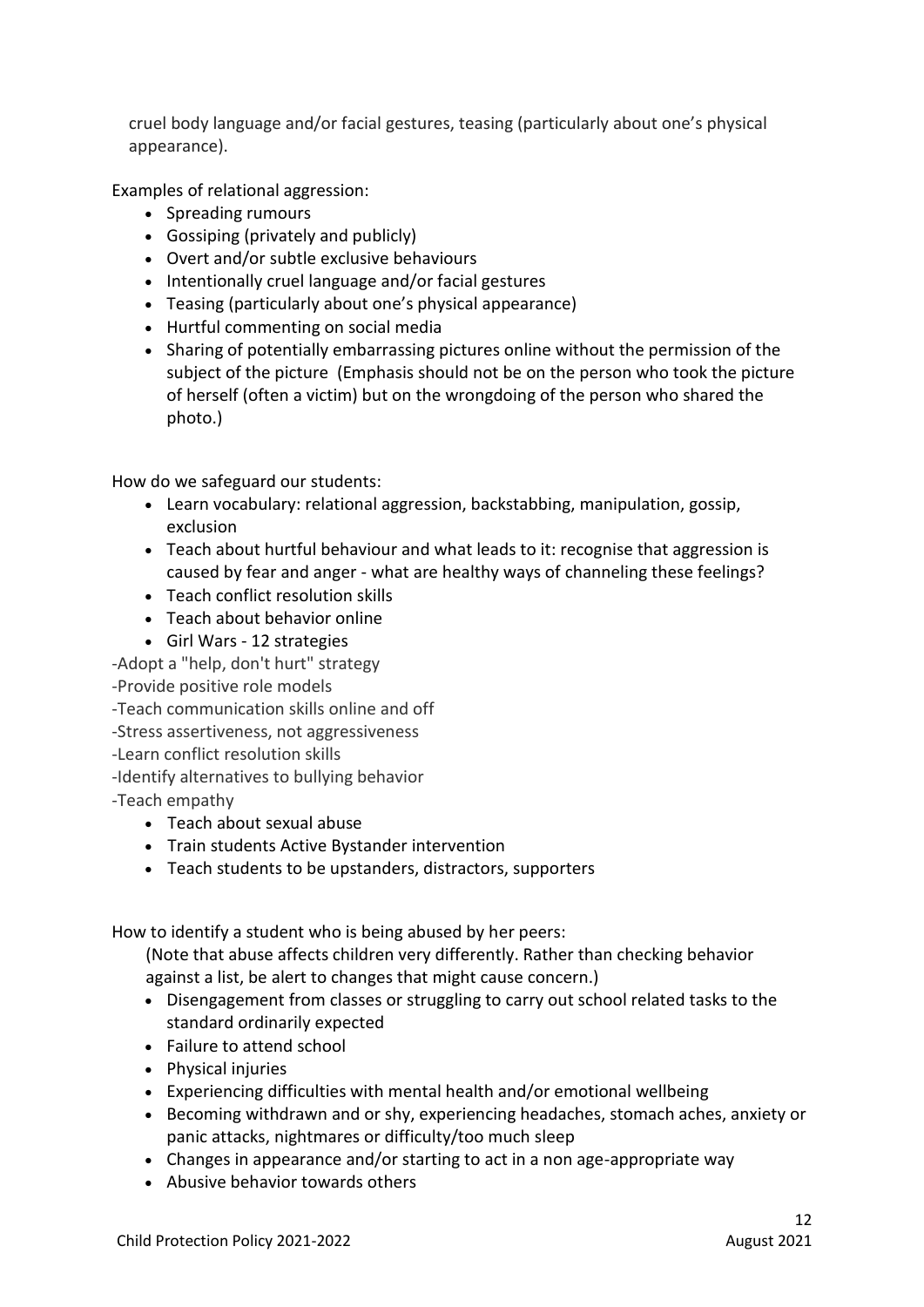Responding to concerns or allegations:

- Thorough investigation
- Treat all children involved as potentially at risk

Resources Odd Girl Out - Rachel Simmons Queen Bees and Wannabees Girl Wars - [Cheryl Dellasega Ph.D.](https://www.amazon.com/s/ref=dp_byline_sr_book_1?ie=UTF8&text=Cheryl+Dellasega+Ph.D.&search-alias=books&field-author=Cheryl+Dellasega+Ph.D.&sort=relevancerank) (Author), [Charisse Nixon Ph.D.](https://www.amazon.com/s/ref=dp_byline_sr_book_2?ie=UTF8&text=Charisse+Nixon+Ph.D.&search-alias=books&field-author=Charisse+Nixon+Ph.D.&sort=relevancerank) (Author) Ophelia Project<https://www.opheliaproject.org/facts/DynamicsRA.pdf> Peer on Peer Abuse Toolkit - Farrer and Co.

### <span id="page-12-0"></span>Self Harm

**Self-injury** is any deliberate, non-suicidal behaviour that inflicts physical harm on the body and is aimed at relieving emotional distress. It can include but is not limited to, cutting, burning, banging and bruising, non-suicidal overdose and even deliberate bone-breaking.

#### **Risk factors associated with self-injury**

- Low self-esteem:
- Perfectionism;
- Mental health issues such as depression and anxiety;
- The onset of a more complicated mental illness such as schizophrenia, bi-polar disorder or a personality disorder;
- Problems at home or school;
- Physical, emotional or sexual abuse;

#### **Possible physical signs of self-injury**

- Obvious cuts, scratches or burns that do not appear of an accidental nature;
- Frequent 'accidents' that cause physical injury;
- Regularly bandaged arms and / or wrists;
- Reluctance to take part in physical exercise or other activities that require a change of clothes;
- Wearing long sleeves and trousers even during hot weather.

### Self Harm and Suicide

Although self-injury is non-suicidal behaviour and relied on as an attempt to cope and manage, it must be recognized that the emotional distress that leads to self-injury can also lead to suicidal thoughts and actions.

It is therefore of utmost importance that all incidents of self-injury are taken seriously and that the underlying issues and emotional distress are thoroughly investigated and necessary emotional support given, in order to minimize any greater risk.

#### **What happens after self harm has been suspected or reported?**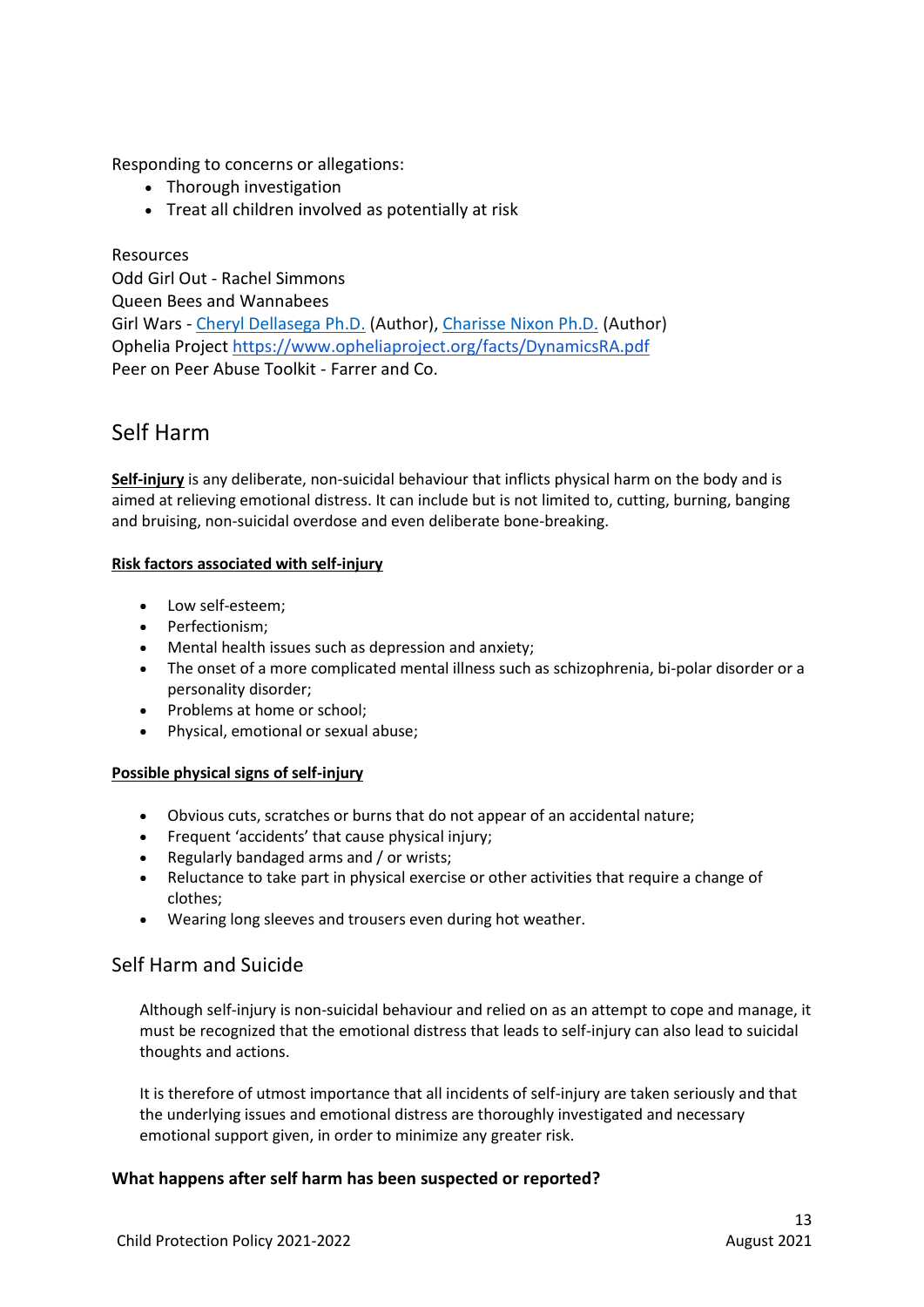If a student reports self-harm to a teacher or staff member:

- teacher listens in a kind, calm and non judgemental manner
- teacher should use "I" statements, e.g. "I am concerned about you," or "I am worried about you", or "I will help you find someone who can help you."
- teacher should not question the student about why she has harmed herself, or ask to see old wounds, or question the student about how she wounds herself
- teacher explains to student that it is his/her responsibility to report student's behaviour to counsellor and principal to help the student receive support that is needed and keep student safe
- teacher should accompany student to principal/counsellor/student health officer/find someone to bring one of these people to them
- in the case of an acutely distressed student, the immediate safety of the student is paramount and an adult should remain with the student at all times
- a student should be taken to the student health officer for medical treatment if she has open wounds and the instrument used to self-harm should be removed

If a report of self-harm has been made, the principal/counsellor/student health officer must: Activate the response team. This may consist of:

- The principal
- Student Health Officer
- Personal counsellor
- Teacher to whom the initial report was made
- Homeroom teacher

The response team will gather further information and decide on the best course of action. This could include:

- Providing support for child and family within the school
- Provision of community and web-based resources to child and parents, for understanding and addressing self-injury.
- Family meeting
- Outside referral for support and/or counselling
- A request for the release of information to the school so that an appointed person may communicate with any outside professionals who are assisting the student.
- Reporting to outside authorities if parent refuses to act upon school's advice/recommendations

Note: When determining a course of action, the student will be involved as an active participant in each step.

The following will be made clear to a self-harming student:

- self-injury is a way of coping with emotional pain, and therefore it is helpful to work with a counsellor to find other ways of coping
- the student is asked not to self injure at school and not to openly display new or old wounds
- the student should not talk graphically to other students about their injuries or describe methods used.

#### **Self-harm prevention:**

The school will NOT teach lessons or hold assemblies explicitly about self-harm. Instead, we will educate students about signs of distress in themselves and others, as well as teaching about positive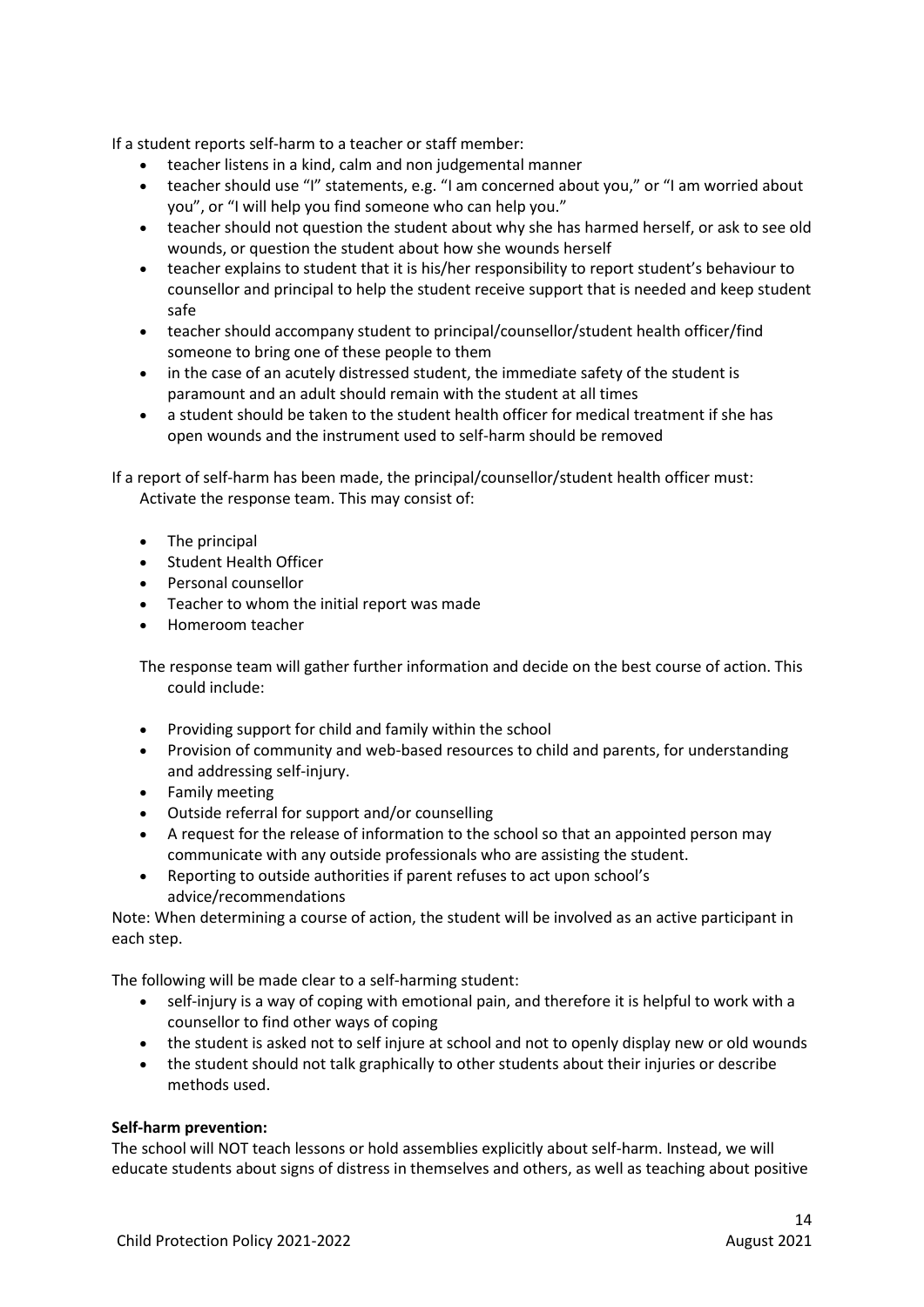coping skills. Students will be educated that by seeking help and advice for a friend who is in distress, they are taking responsible action and being a good friend, and that their friend will be treated in a caring and supportive manner.

The peer group of a person who self-harms may value the opportunity to speak with the school counselor.

## <span id="page-14-0"></span>Suicide

Suicide refers to the deliberate taking of one's life. Suicidal behaviour includes the spectrum of activities related to suicide, including suicidal thinking (ideation) and suicide attempts. Some people include risk-taking behaviours in which there is some risk of immediate or later self-harm eg. selfharming substance use.

ISSH is committed to the creation of a school environment that helps to build protective factors within our students and school community that will reduce the risk of a student resorting to suicidal behaviour. This includes activities, policies and programs that help to build:

- Connectedness a sense of belonging with others and connectedness to our school and community.
- Resilience the development of capacities within a person that promote positive outcomes, including personal coping skills and strategies for dealing with adversity, such as problemsolving, communication and social skills, optimistic thinking and help seeking.

 A sense of personal safety - through the implementation of our Anti-Bullying Policy. Students are taught that it is right to seek support for a friend that they fear may be at risk of suicide.

### **Suicide Ideation and Reports:**

The school will NOT ignore and will follow up immediately:

- any student, parent or faculty "rumours" about a possible suicide attempt
- any suicide notes/emails/messages communicated to peers, faculty and staff by students.

If a student verbally reports suicide ideation to a teacher or staff member:

- teacher listens in a kind and calm manner
- teacher should use "I" statements, e.g. "I am concerned about you," or "I am worried about you", or "I will help you find someone who can help you."
- teacher explains to student that it is his/her responsibility to report student's situation to the counsellor and principal to help the student receive support that is needed and keep student safe
- the immediate safety of the student is paramount and an adult should remain with the student at all times
- teacher should accompany student to principal/counsellor/student health officer/find someone to bring one of these people to them

If a student sends a suicide ideation note, email or message to a teacher or staff member, the teacher or staff member MUST contact the principal or counselor immediately.

- If, after following up on notes or rumours, a student is found safe in the school, the counselor will meet with them immediately to assess their well-being and the background of the suicide concern. The information will be shared with the student's parents with the recommendation of referral to an outside mental health provider if one is not already involved.
- If the student cannot be located at school, the family will be contacted immediately. If the parents are unaware of the student's whereabouts and safety, the parents will be asked to contact the police.